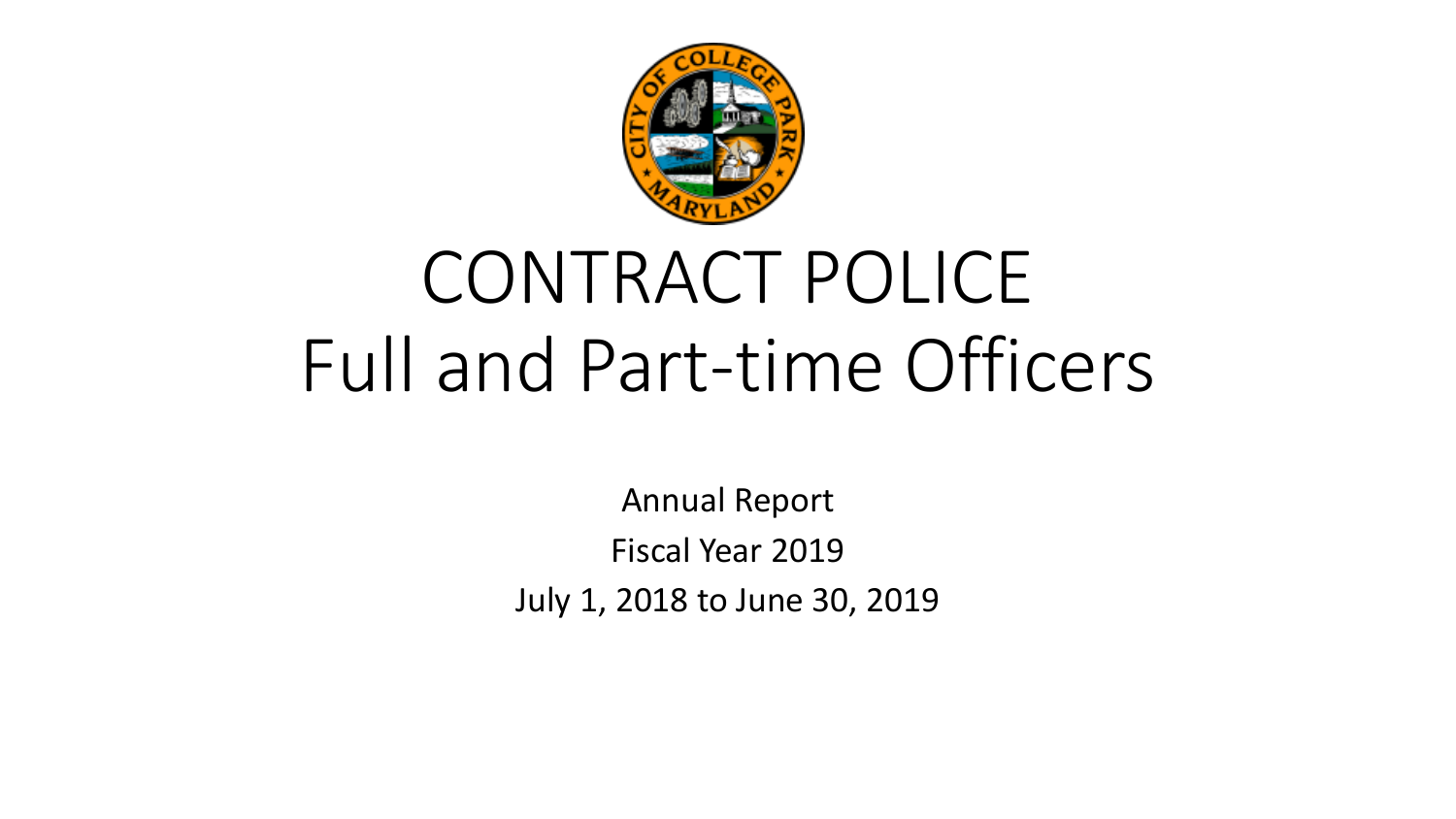# Total Statistical Data FY19 July 1, 2018 to June 30, 2019

| TOTALS 1 Jul 2018 to Week of 30 June 2019      | <b>FY19 Totals</b> | <b>FY18 Totals</b> | <b>FY17 Totals</b> | <b>FY16 Totals</b> |
|------------------------------------------------|--------------------|--------------------|--------------------|--------------------|
| <b>MD State Citations</b>                      | 2146               | 2158               | 2159               | 2458               |
| Warnings                                       | 4696               | 5010               | 4185               | 3665               |
| <b>Equipment Repair Orders</b>                 | 639                | 896                | 660                | 727                |
| <b>Distracted Driving</b>                      | 35                 | 65                 | 129                | 99                 |
| <b>Parking Citations</b>                       | 162                | 51                 | 40                 | 18                 |
| <b>Field Observation Report</b>                | 160                | 173                | 102                | 162                |
| Youth Field Report                             | $\mathbf 0$        | 1                  | 7                  | 3                  |
| <b>Citations in Lieu of Arrest</b>             | 17                 | 72                 | 48                 | 73                 |
| Civil Citation                                 | 4                  | 14                 | 6                  | 15                 |
| <b>Criminal Arrests</b>                        | 24                 | 51                 | 33                 | 42                 |
| <b>DWS Arrest</b>                              | 2                  | 2                  | $\Omega$           | 2                  |
| <b>DWI Arrest</b>                              | 12                 | 13                 | 16                 | 6                  |
| <b>Warrant Arrest</b>                          | 5                  | 19                 | 10                 | 18                 |
| <b>Premise Checks (Vacation Checks)</b>        | 274                | 379                | 242                | 172                |
| Referral-Student Code of Conduct               | 60                 | 70                 | 29                 | 45                 |
| Zone 1/Down Town Area Pedestrian Warnings      | 634                | 654                | 805                | 770                |
| Zone 1/Down Town Area Pedestrian Citations     | 56                 | 37                 | 61                 | 33                 |
| Zone 2/Berwyn-Lakeland Pedestrian Warnings     | 80                 | 5                  |                    |                    |
| Zone 2/Berwyn-Lakeland Pedestrian Citations    | 3                  | 0                  |                    |                    |
| Zone 3/North College Park Pedestrian Warnings  | 6                  | 103                |                    |                    |
| Zone 3/North College Park Pedestrian Citations | 14                 | 8                  |                    |                    |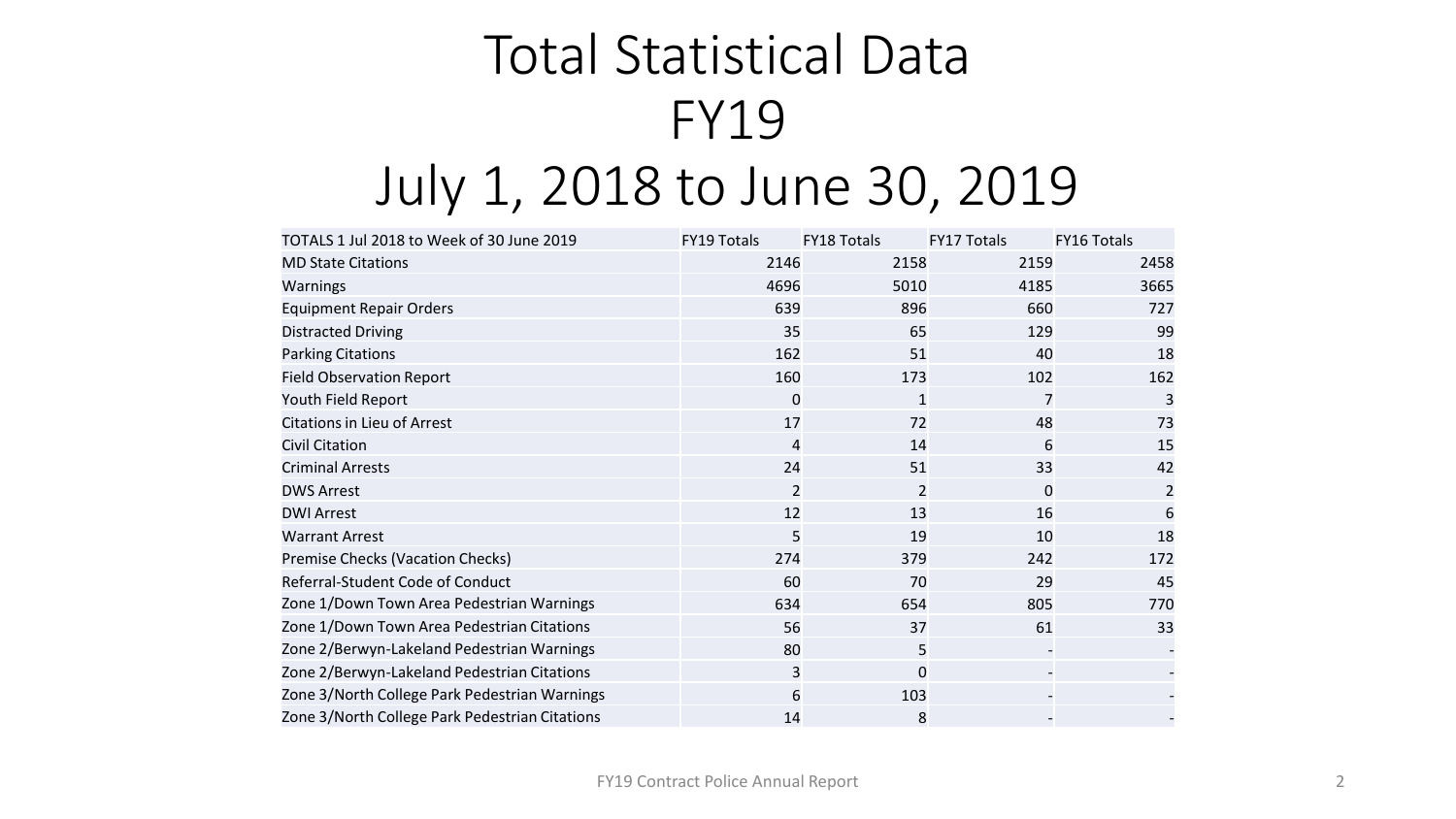

FY19 Contract Police Annual Report 3 ■ District 1 **District 2** District 3 **District 4 Madmin.** ■ Speed Camera Review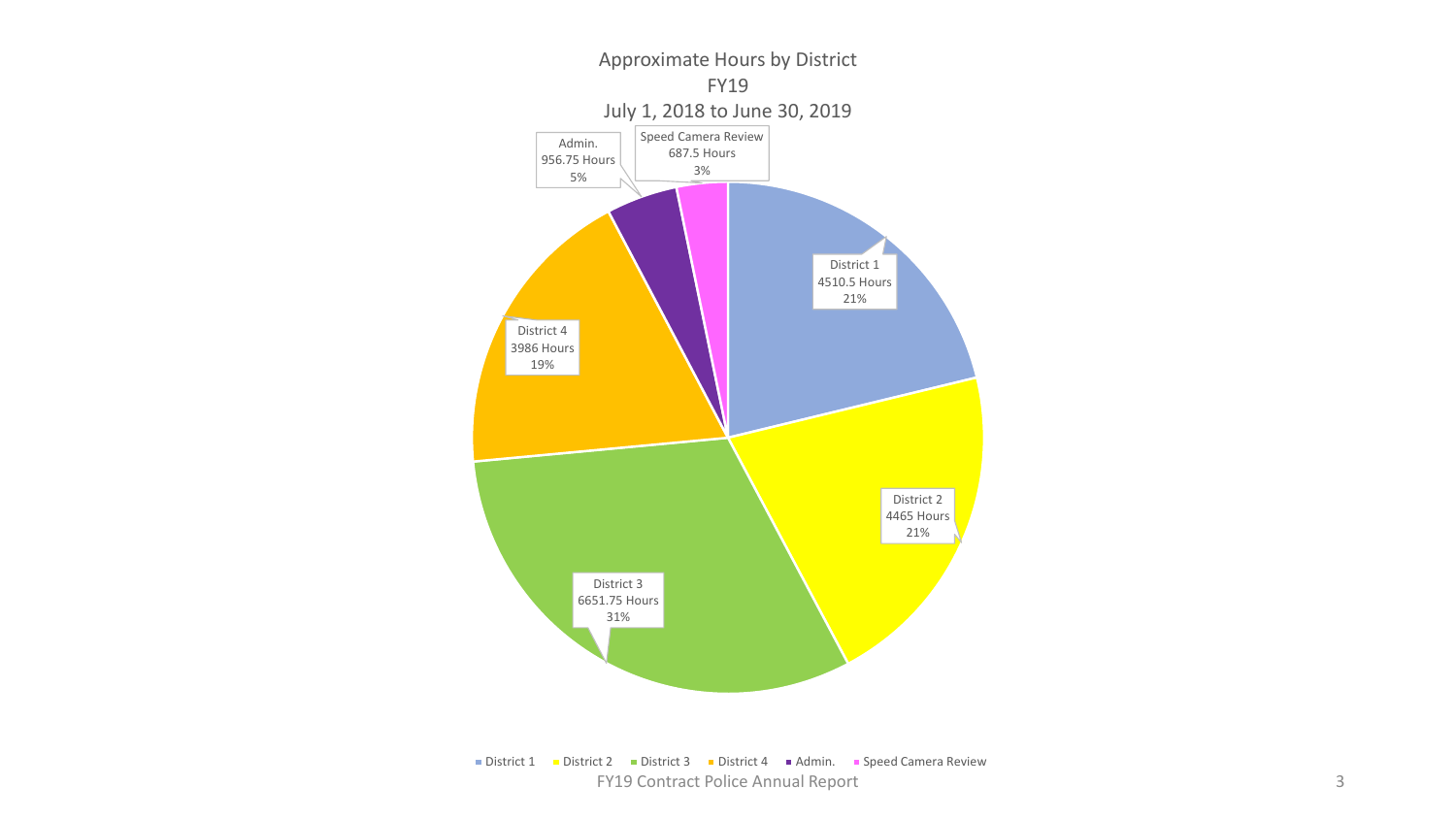#### Hours Worked by Week FY19 First Quarter July 1, 2018 to September 30, 2018 TOTAL Avg/Wk 4990.75 383.90



FY19 Contract Police Annual Report 4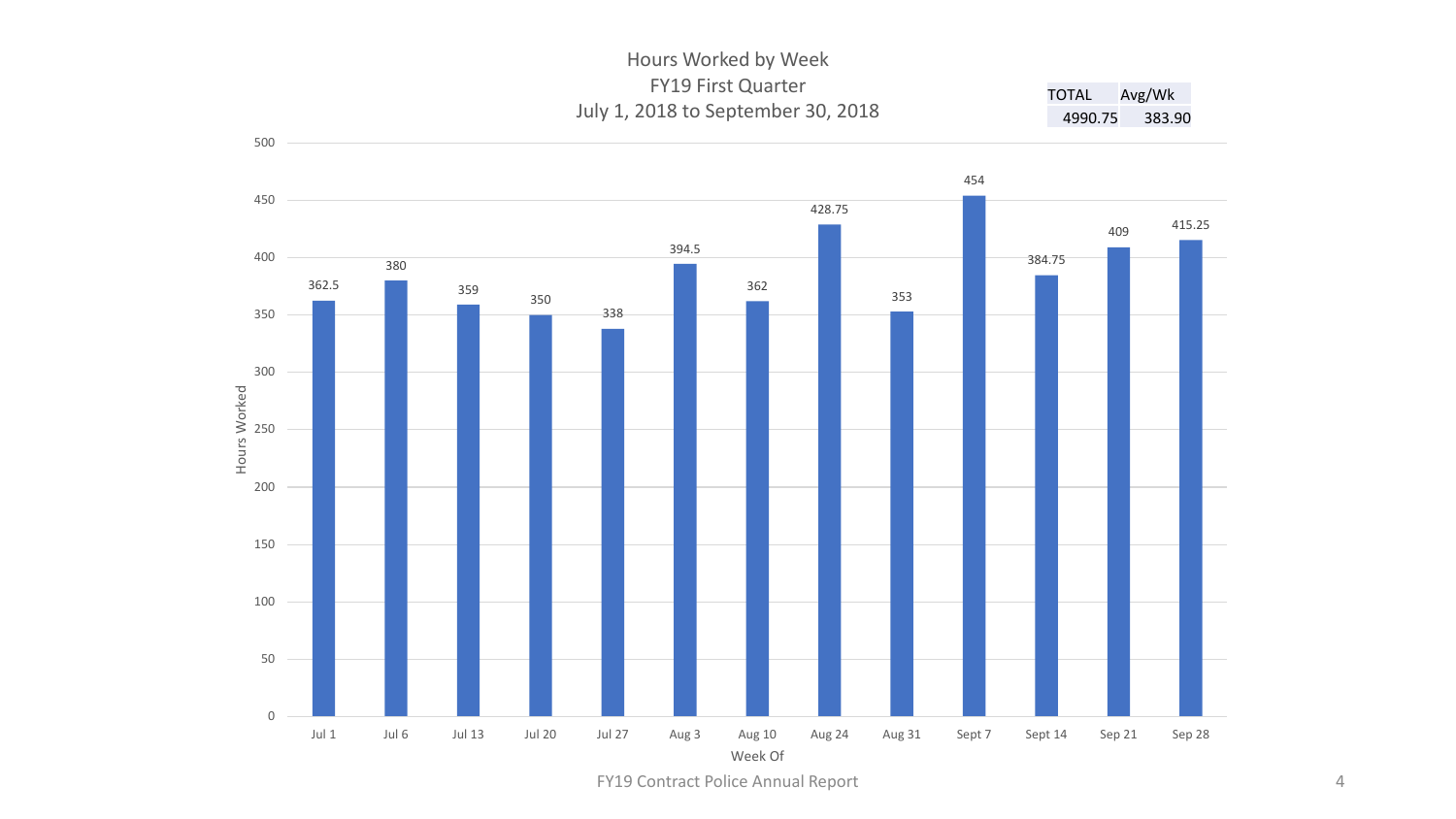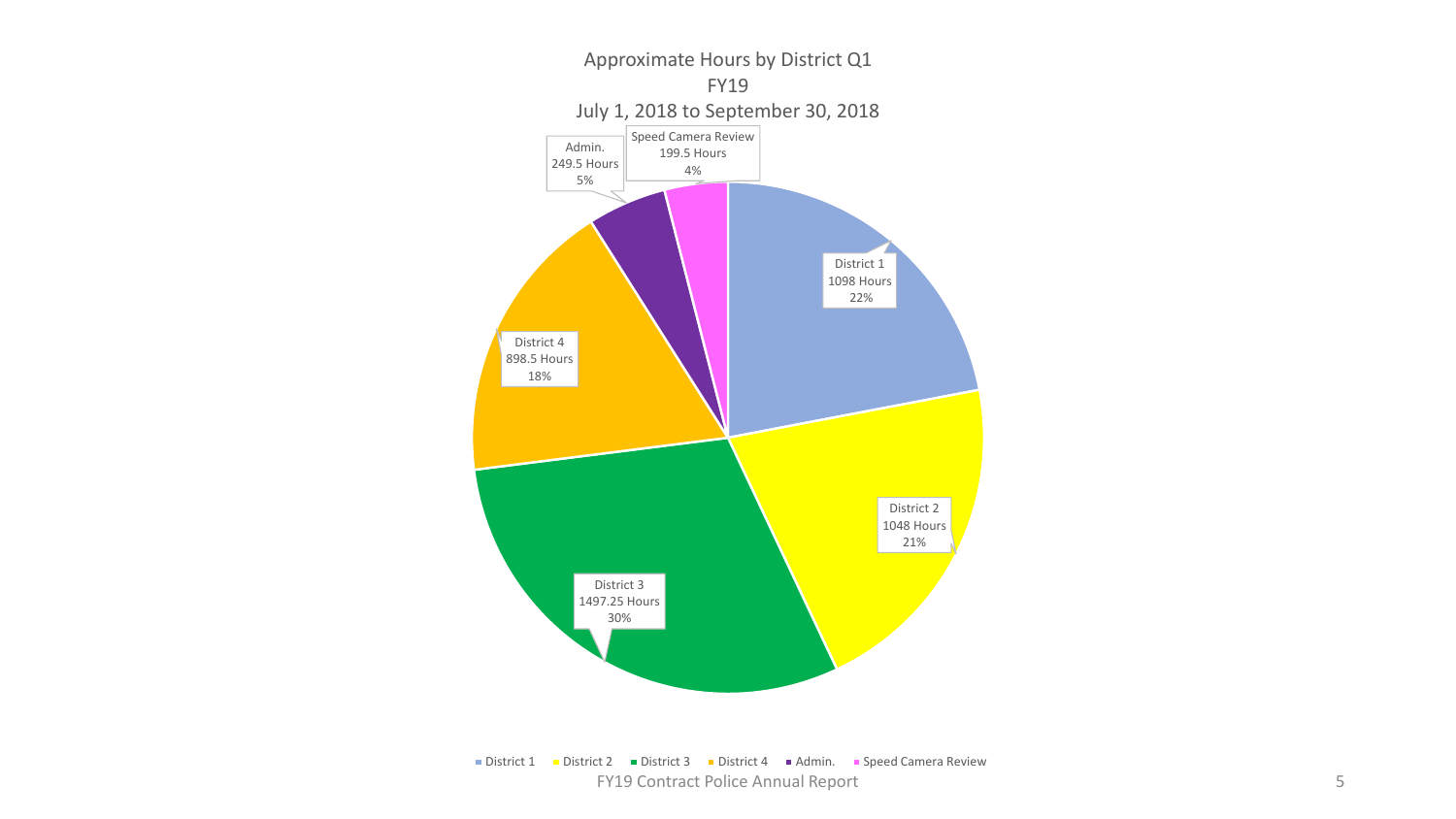#### Hours Worked by Week FY19 Second Quarter October 1, 2018 to December 31, 2018 Total Avg/Wk 5341.25 410.87



600

FY19 Contract Police Annual Report 6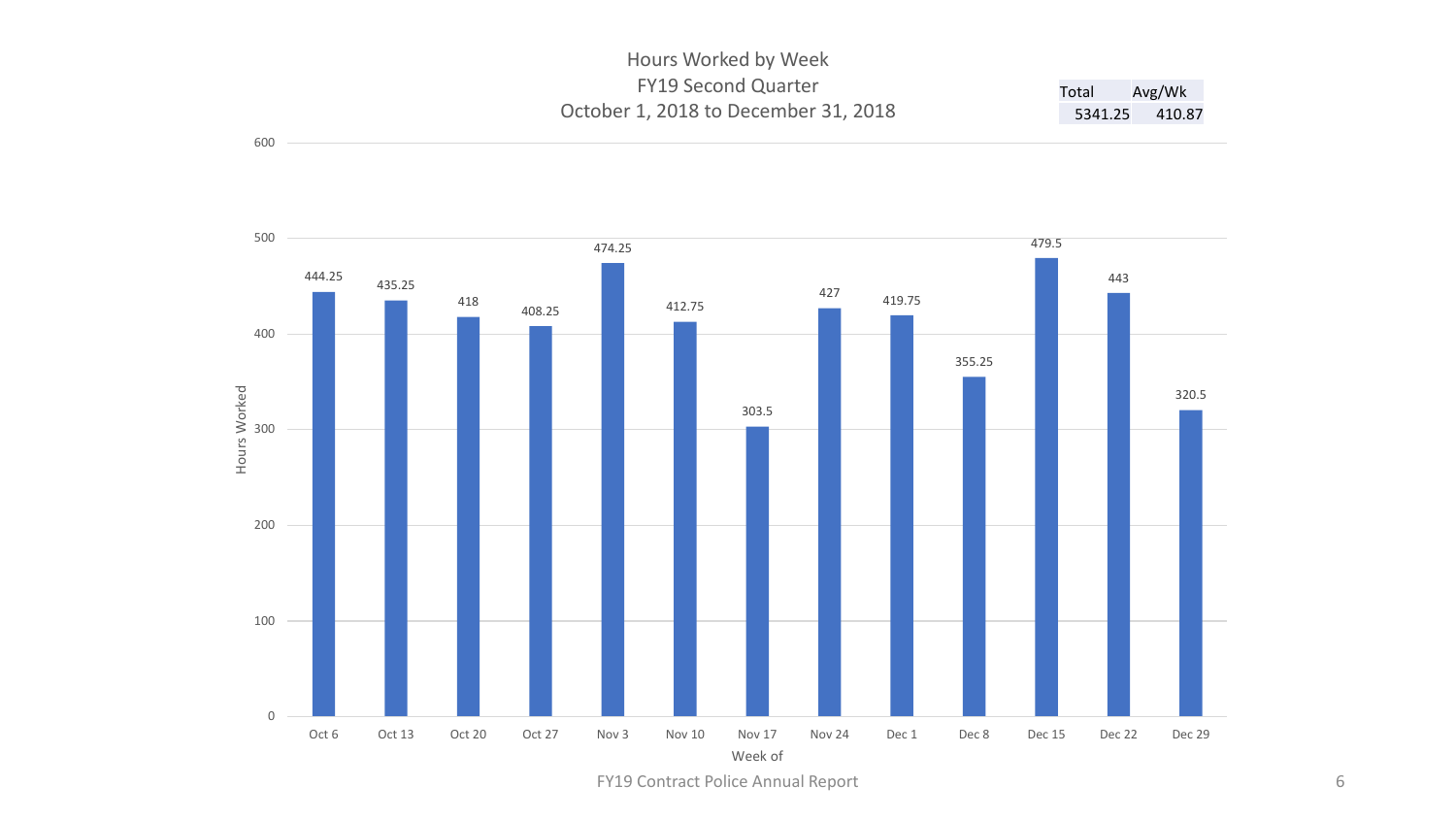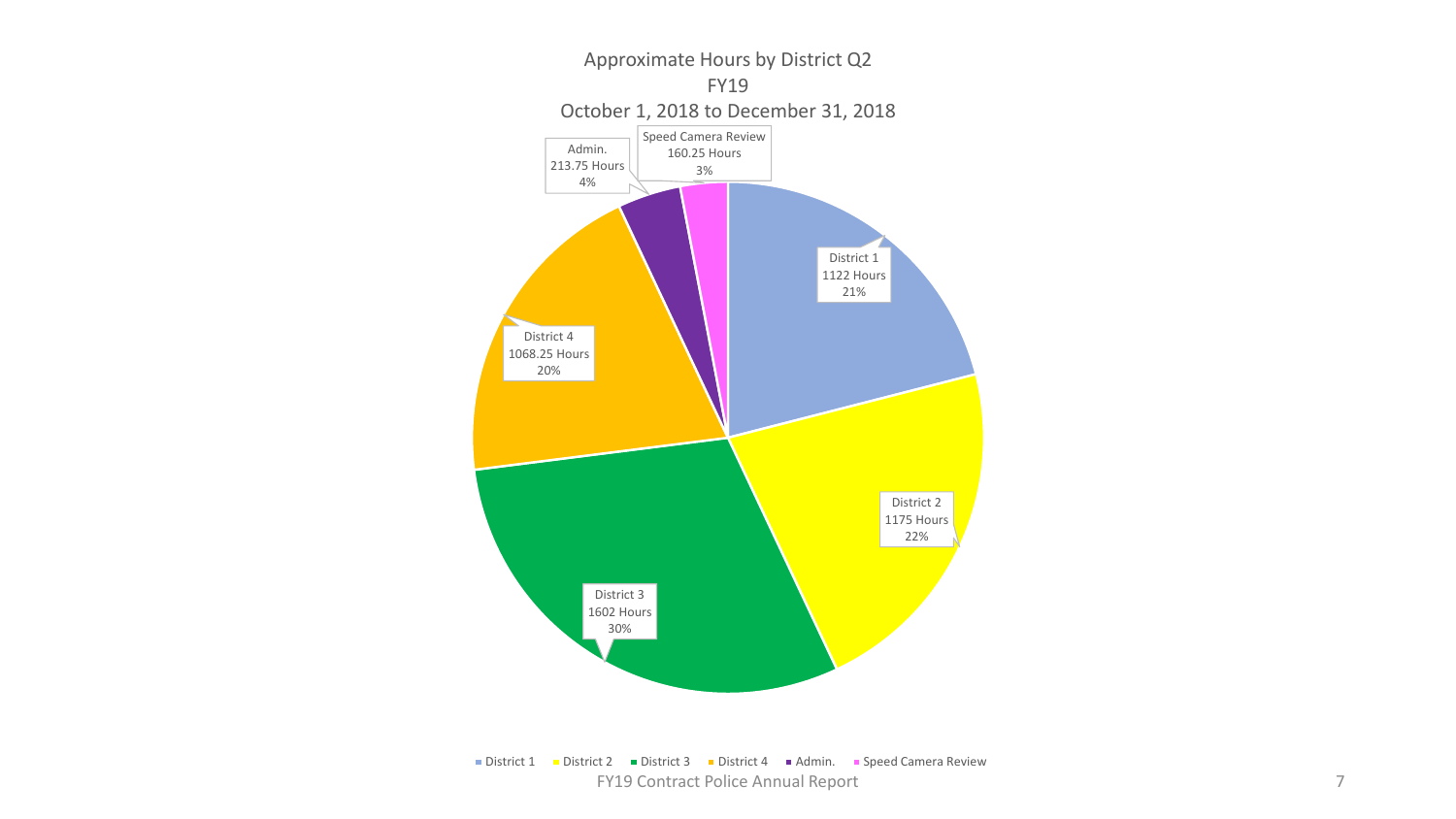#### Hours Worked by Week FY19 Third Quarter January 1, 2019 to March 31, 2019 Total Avg/Wk 5651.5 434.73



600

FY19 Contract Police Annual Report 8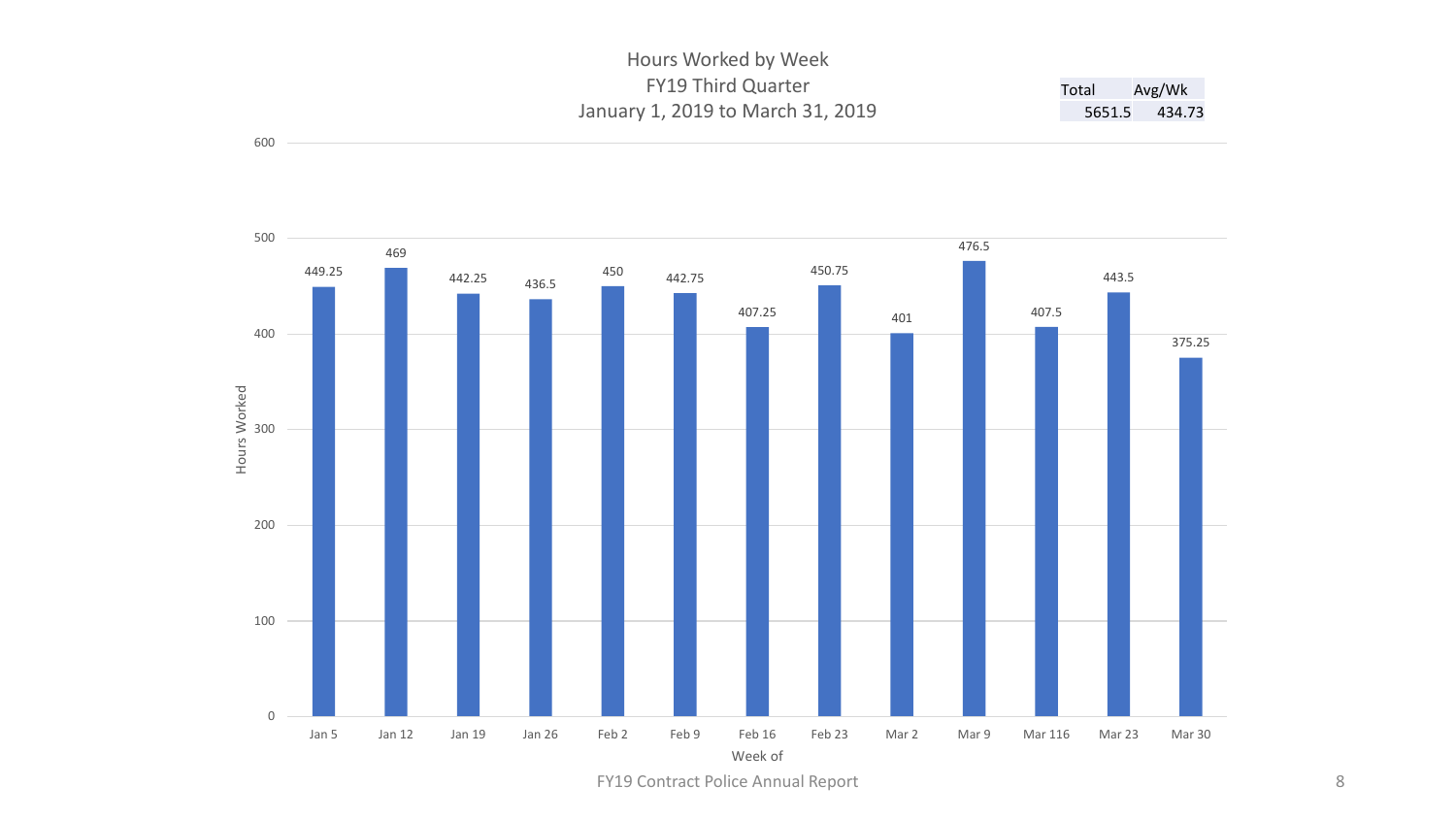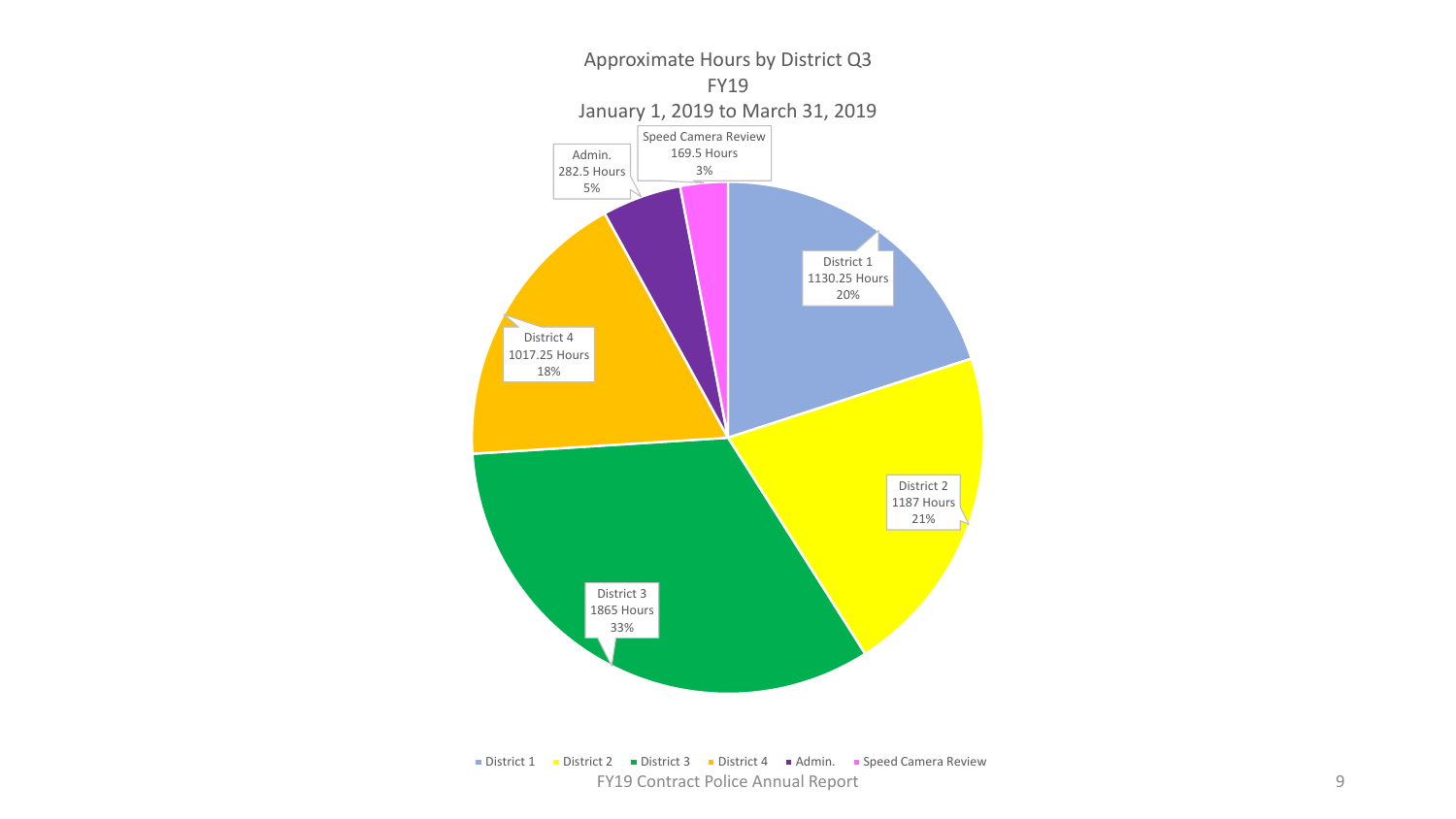#### Hours Worked by Week FY19 Fourth Quarter April 1, 2019 to June 30, 2019 Total Avg/Wk 5274 405.69



600

FY19 Contract Police Annual Report 10 and 10 and 10 and 10 and 10 and 10 and 10 and 10 and 10 and 10 and 10 and 10 and 10 and 10 and 10 and 10 and 10 and 10 and 10 and 10 and 10 and 10 and 10 and 10 and 10 and 10 and 10 an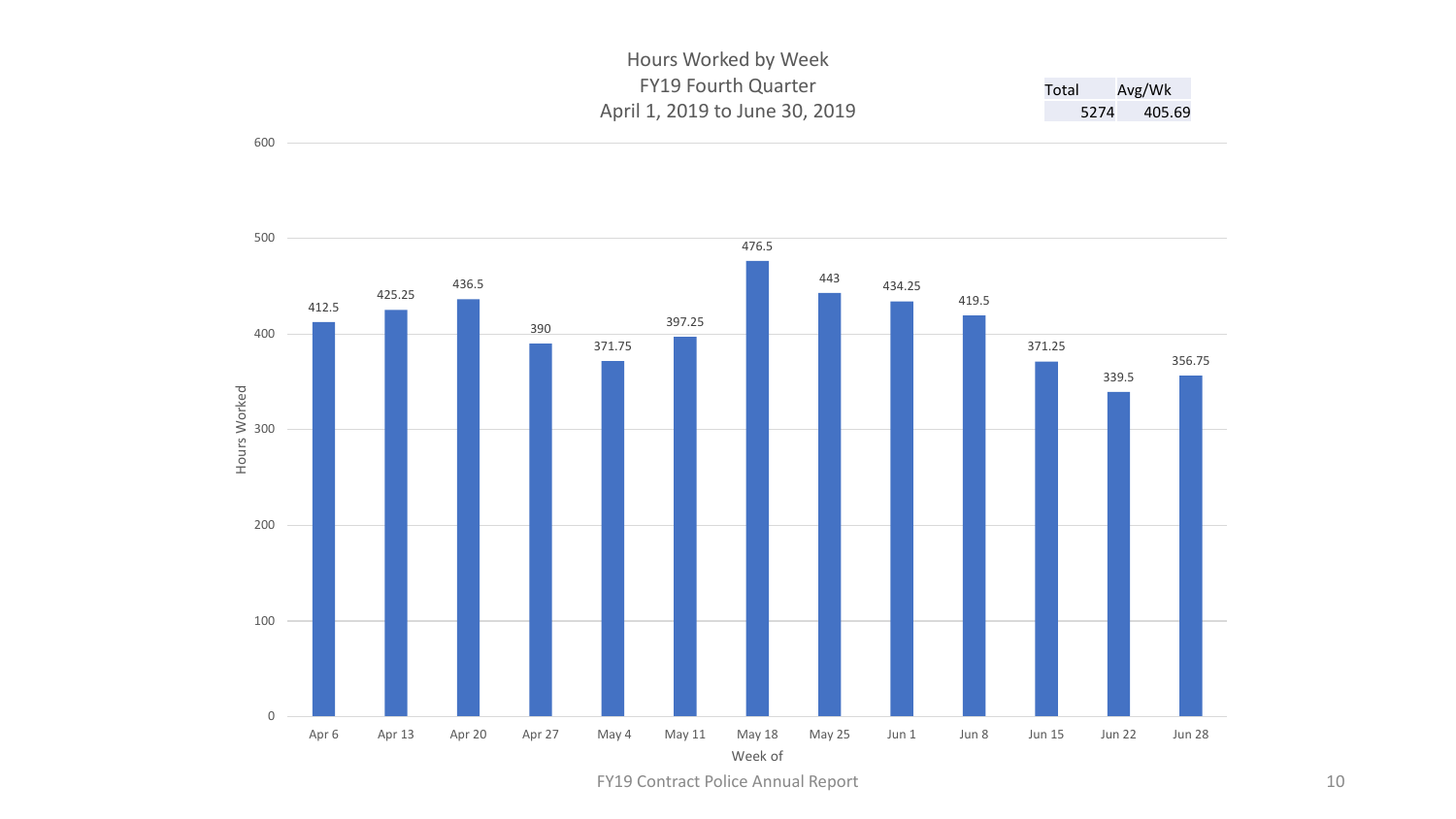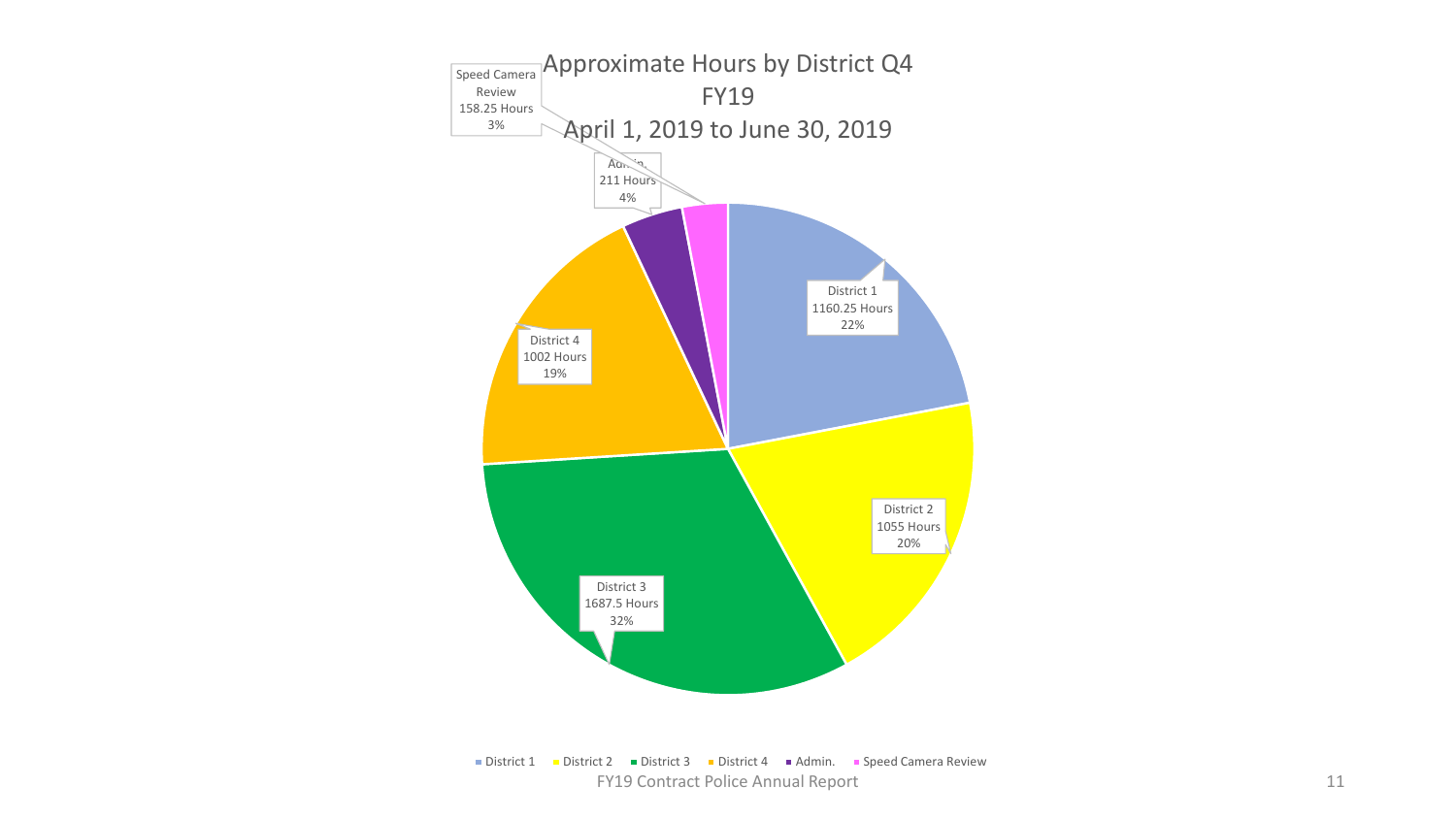

FY19 Contract Police Annual Report 12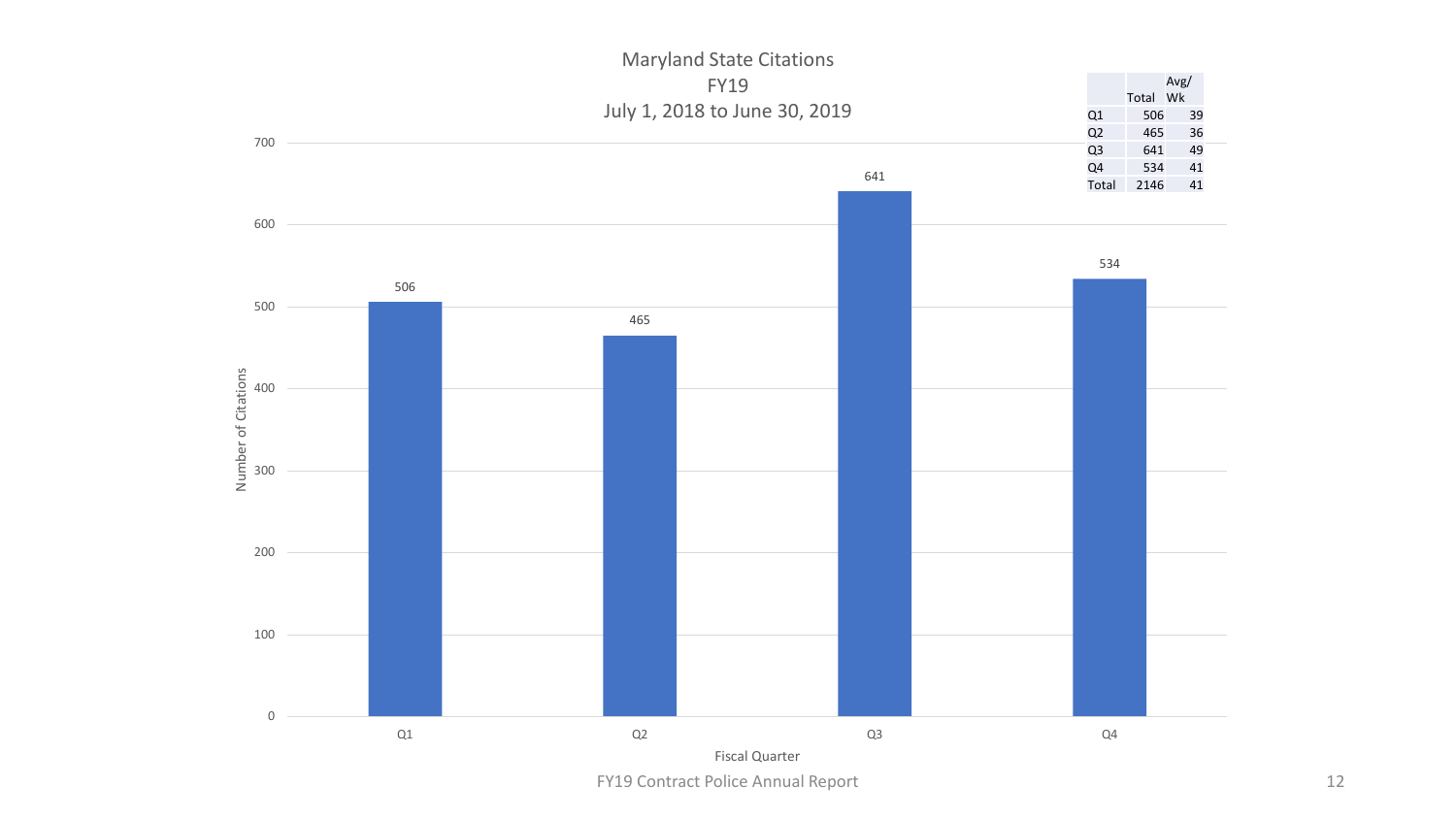Traffic Infraction Warnings FY19 July 1, 2018 to June 30, 2019



FY19 Contract Police Annual Report 13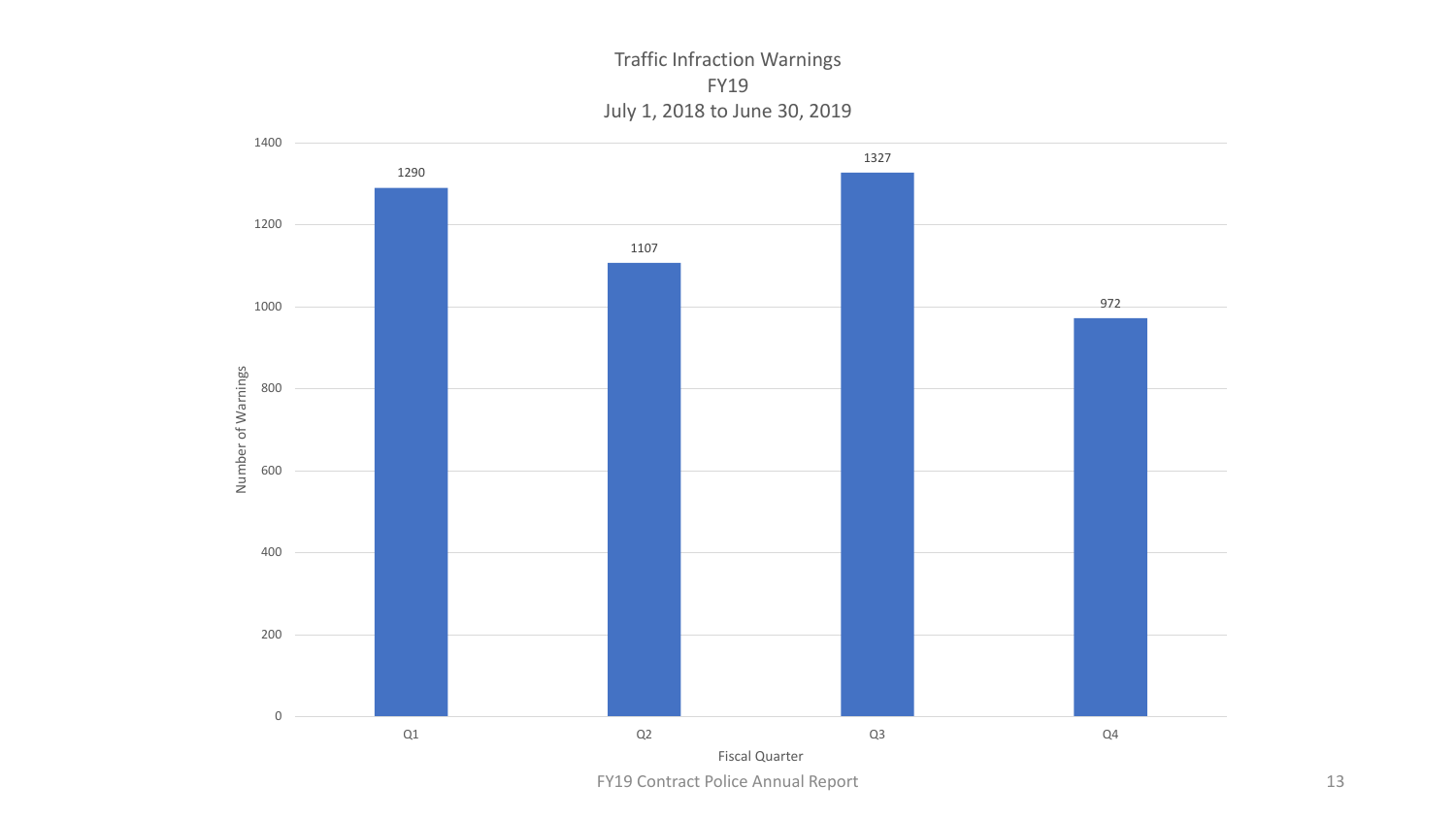Vehicle Equipment Repair Order (ERO) FY19 July 1, 2018 to June 30, 2019



FY19 Contract Police Annual Report 14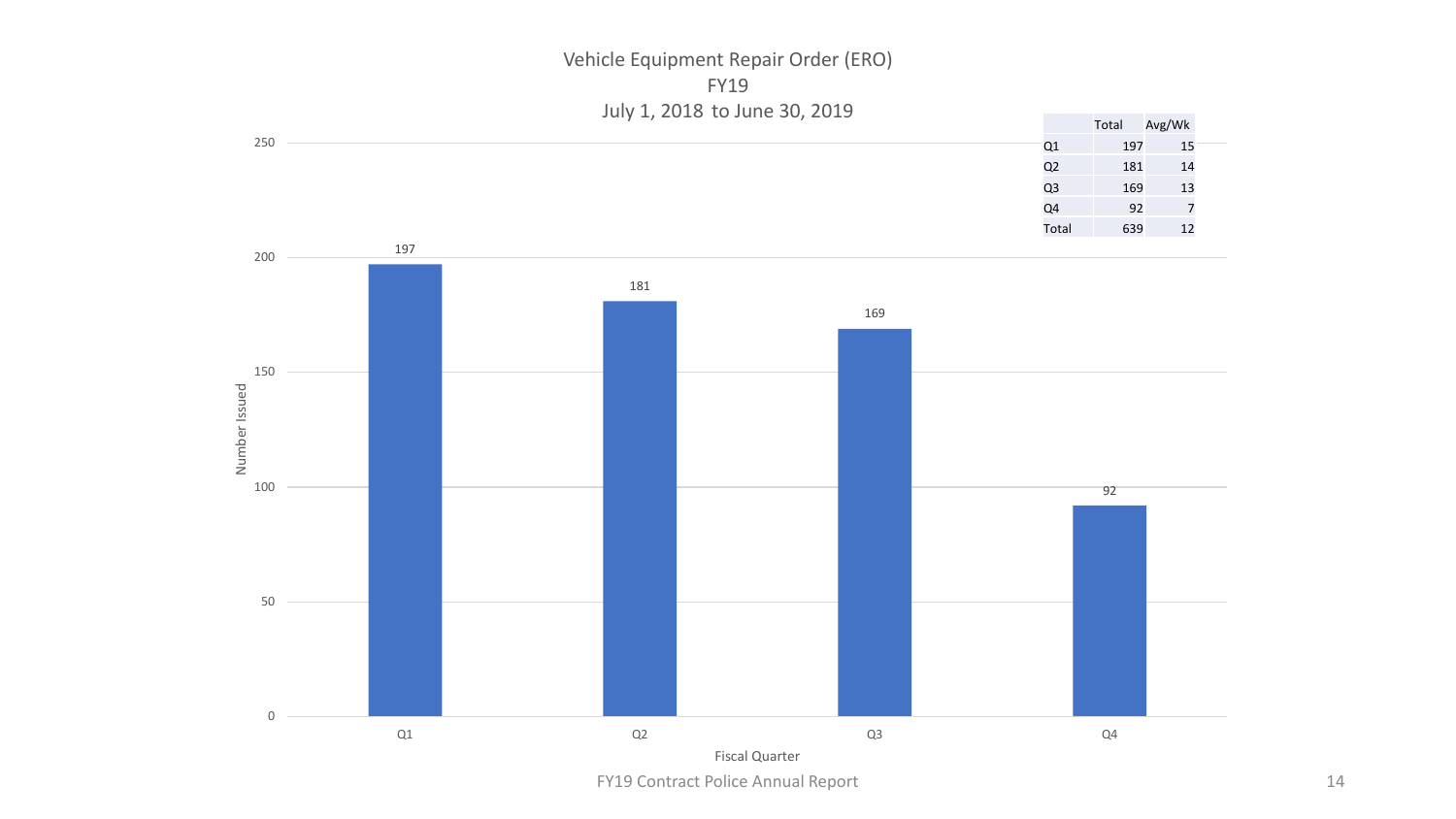

FY19 Contract Police Annual Report 15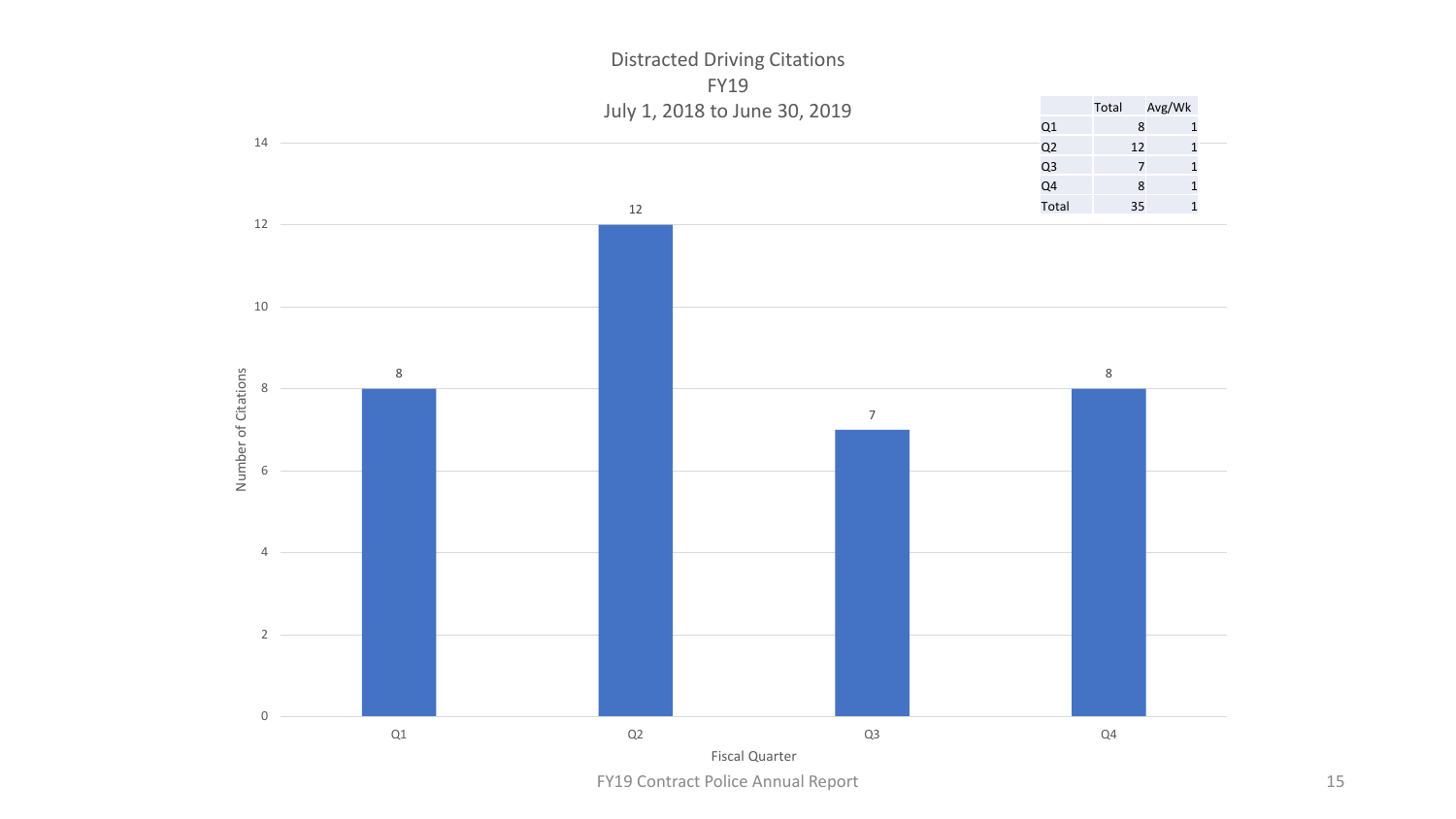

FY19 Contract Police Annual Report 16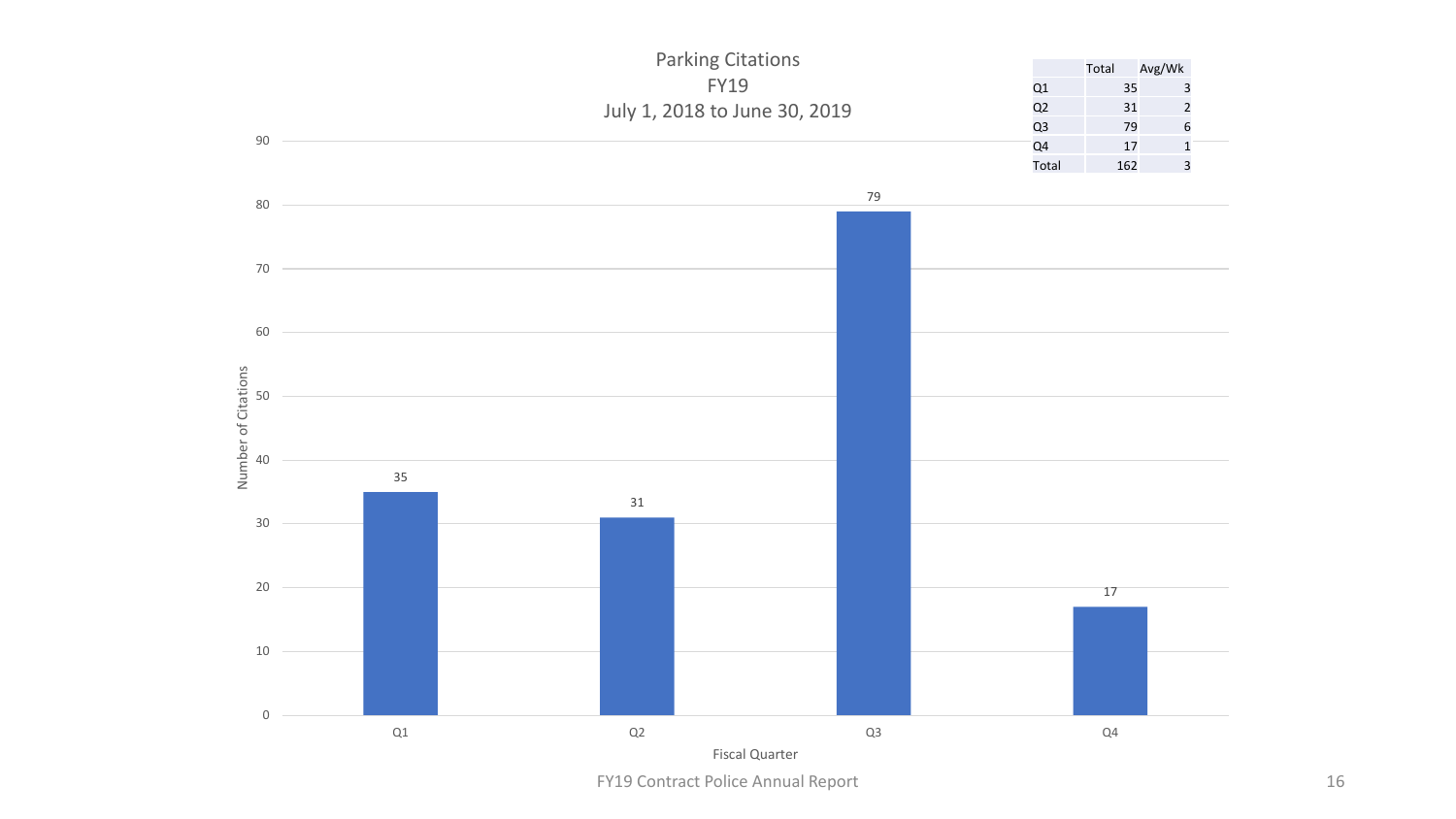## Field Observation Reports FY19



FY19 Contract Police Annual Report 17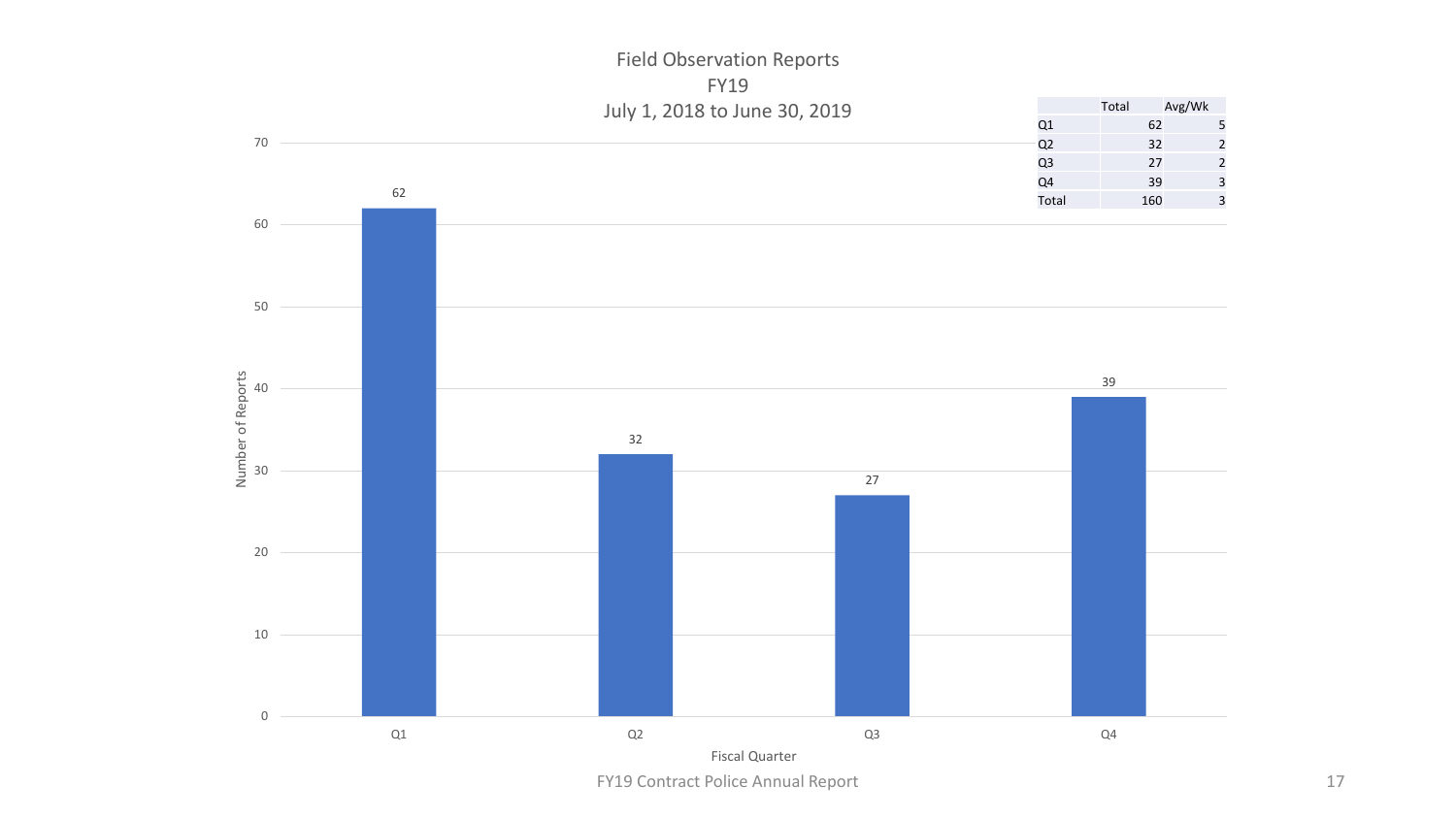

Citations in Lieu of Arrest

FY19 Contract Police Annual Report 18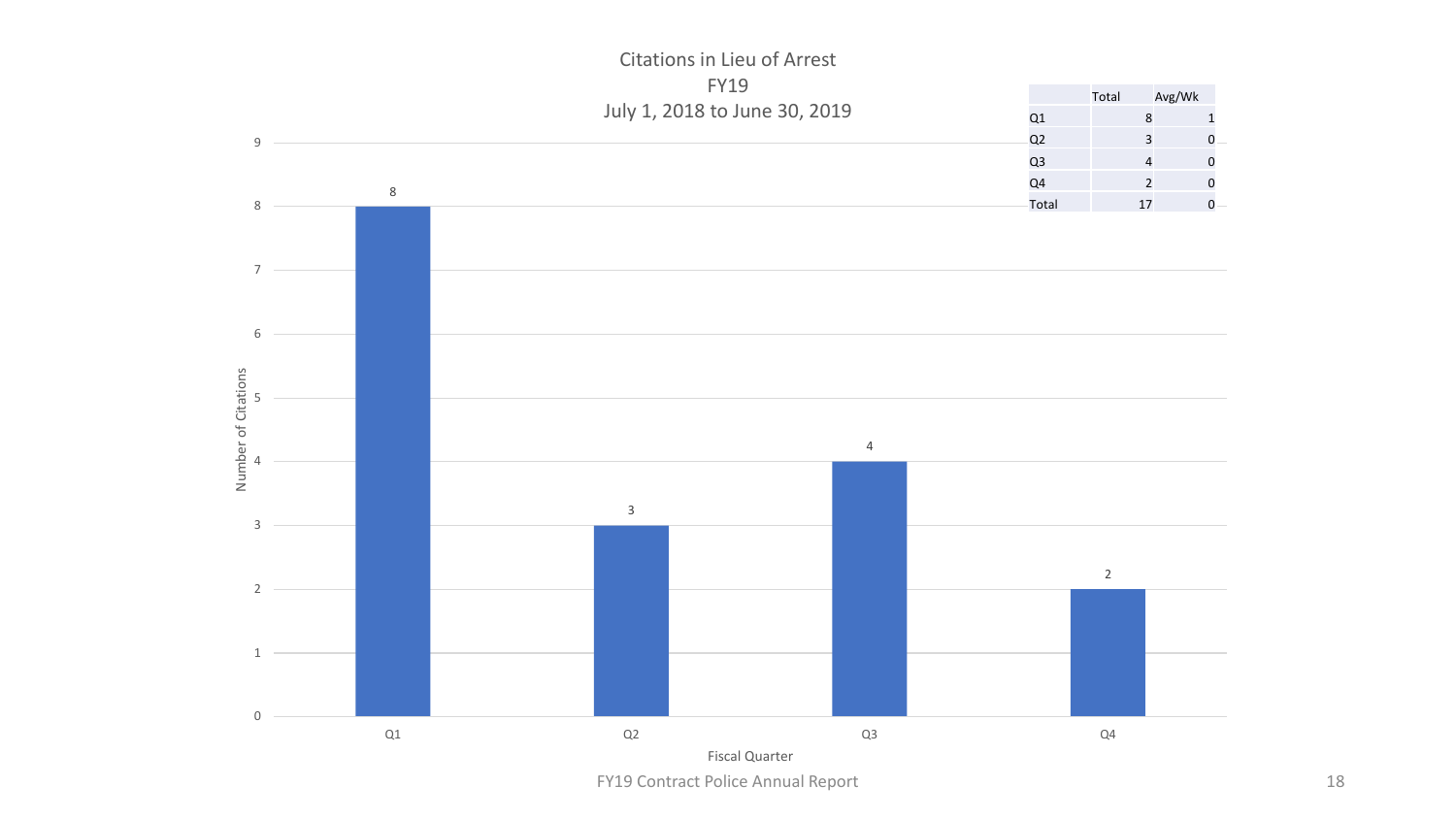

Arrests - Criminal, Driving on Suspended License, DWI, Warrant

FY19 Contract Police Annual Report 19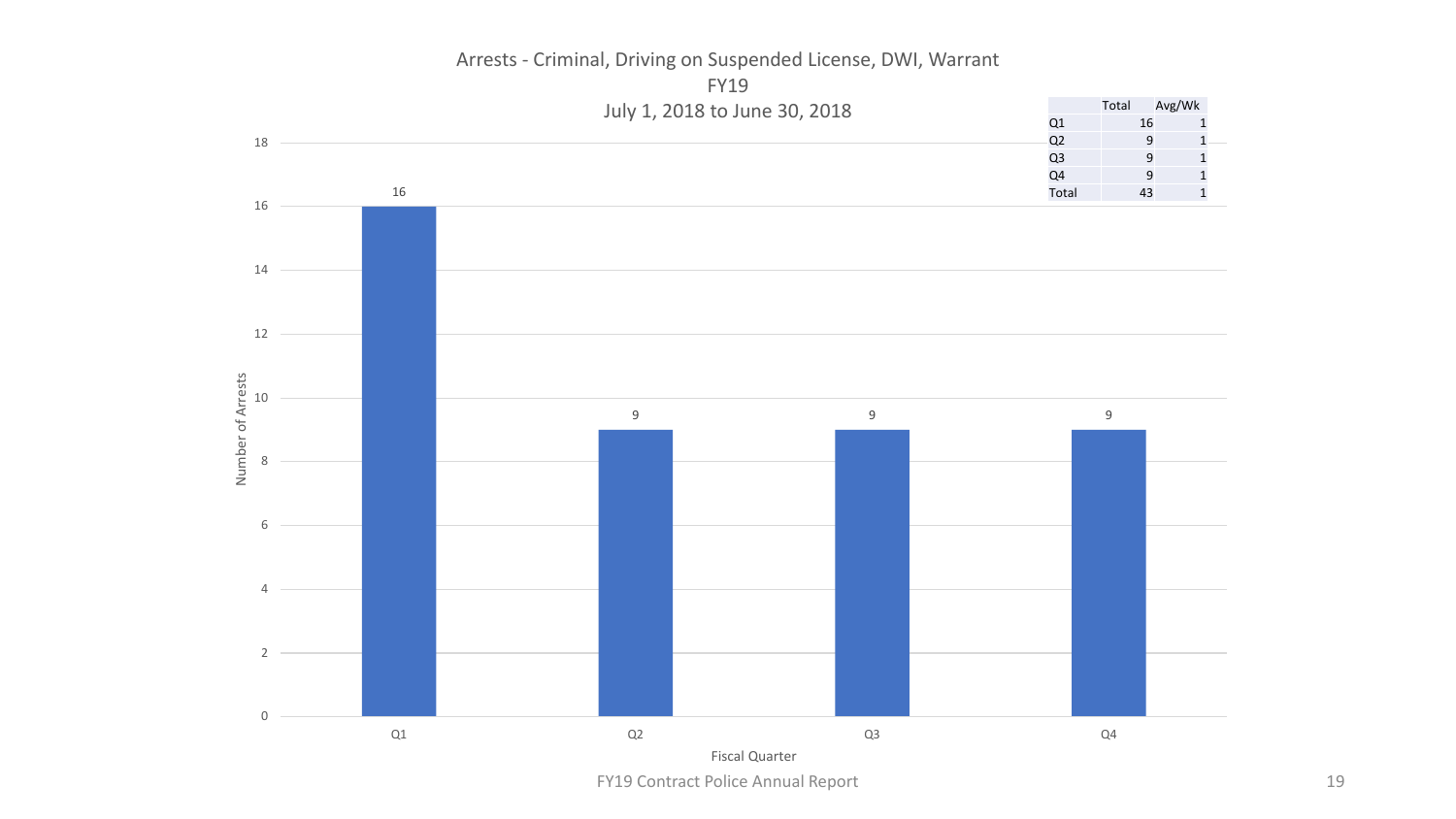

FY19 Contract Police Annual Report 20 and 20 and 20 and 20 and 20 and 20 and 20 and 20 and 20 and 20 and 20 and 20 and 20 and 20 and 20 and 20 and 20 and 20 and 20 and 20 and 20 and 20 and 20 and 20 and 20 and 20 and 20 an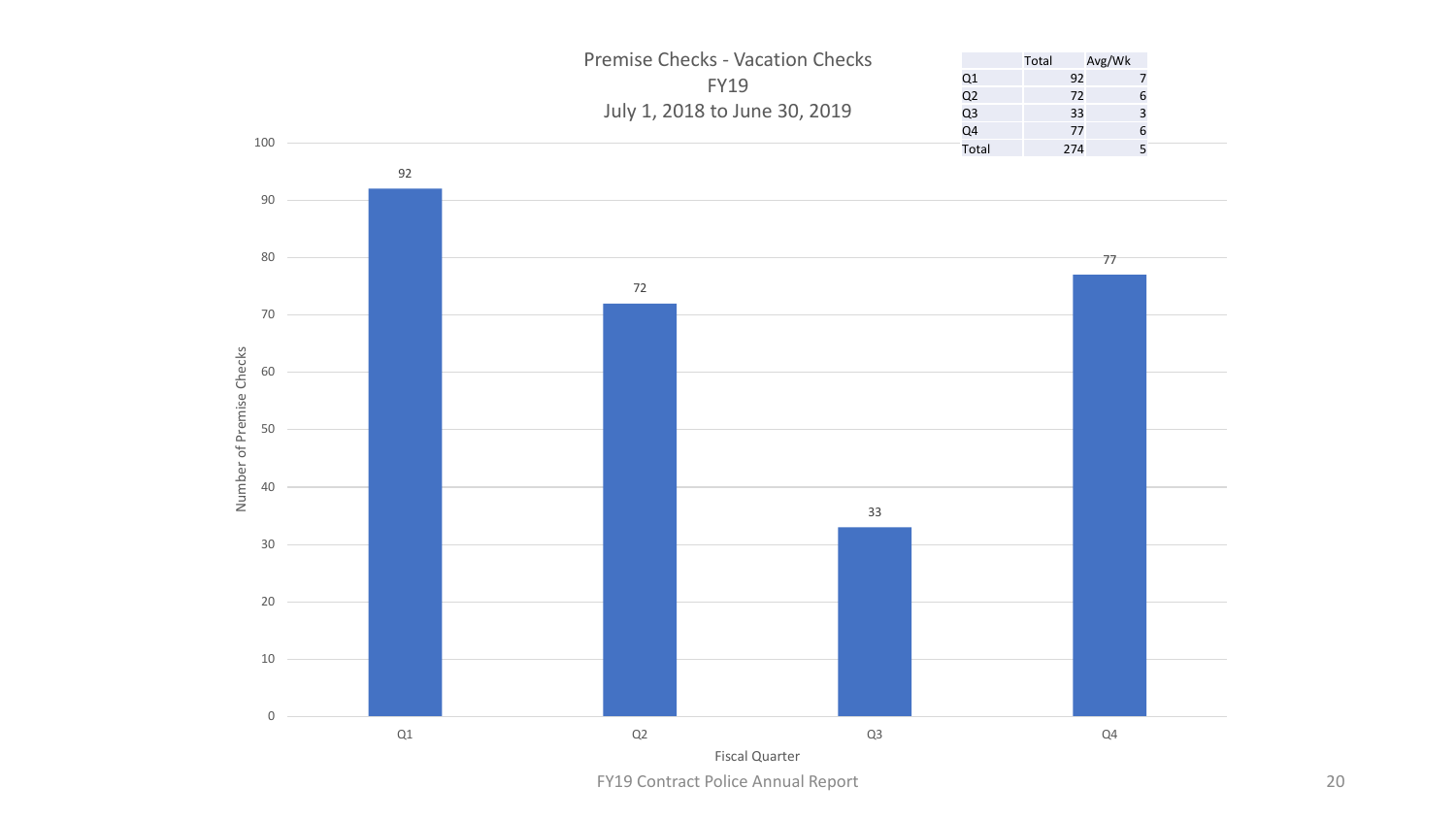

FY19 Contract Police Annual Report 21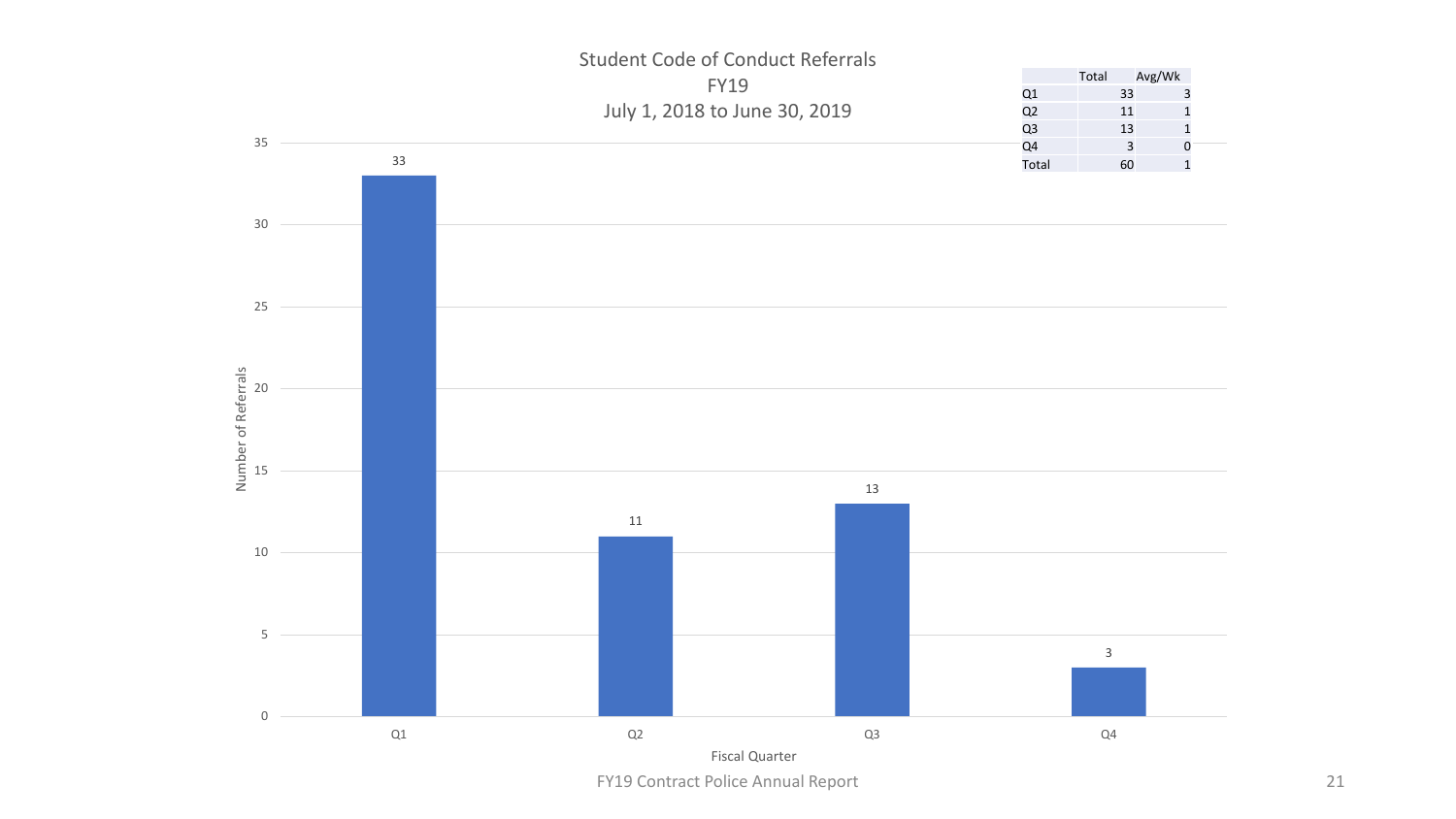

### Downtown Area Pedestrian Warnings

FY19 Contract Police Annual Report 22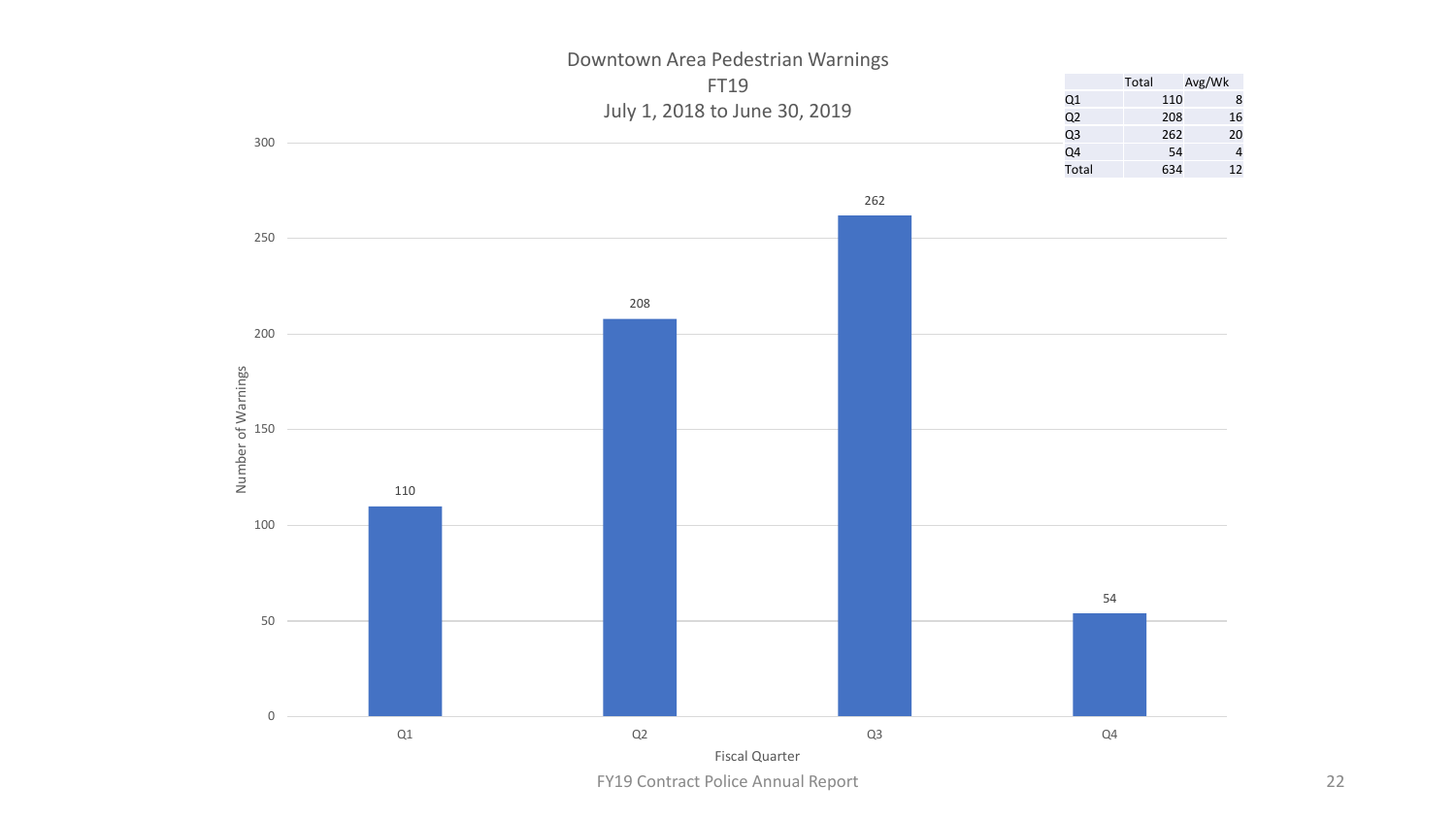

FY19 Contract Police Annual Report 23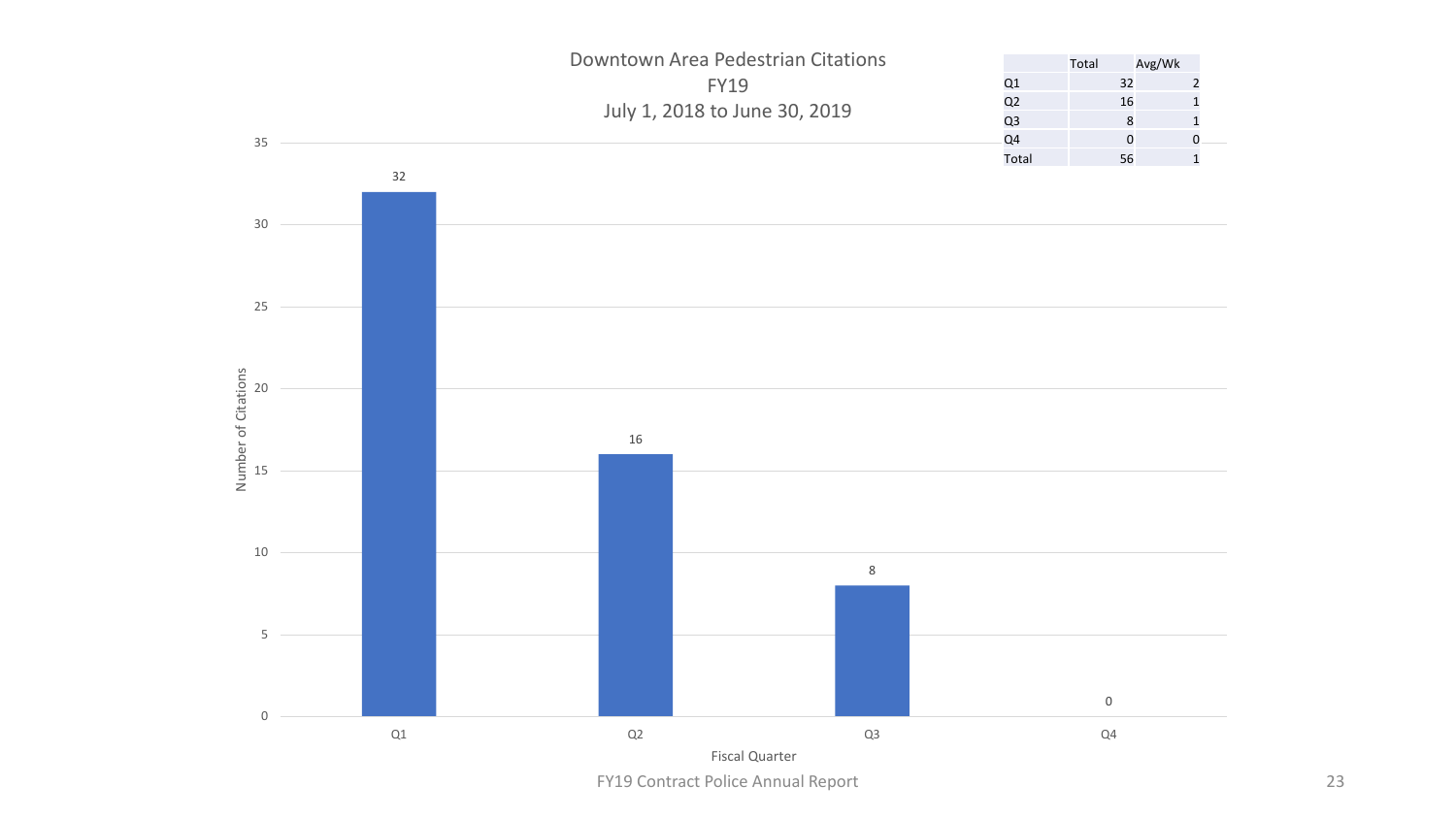

Berwyn-Lakeland Pedestrian Warnings

FY19 Contract Police Annual Report 24